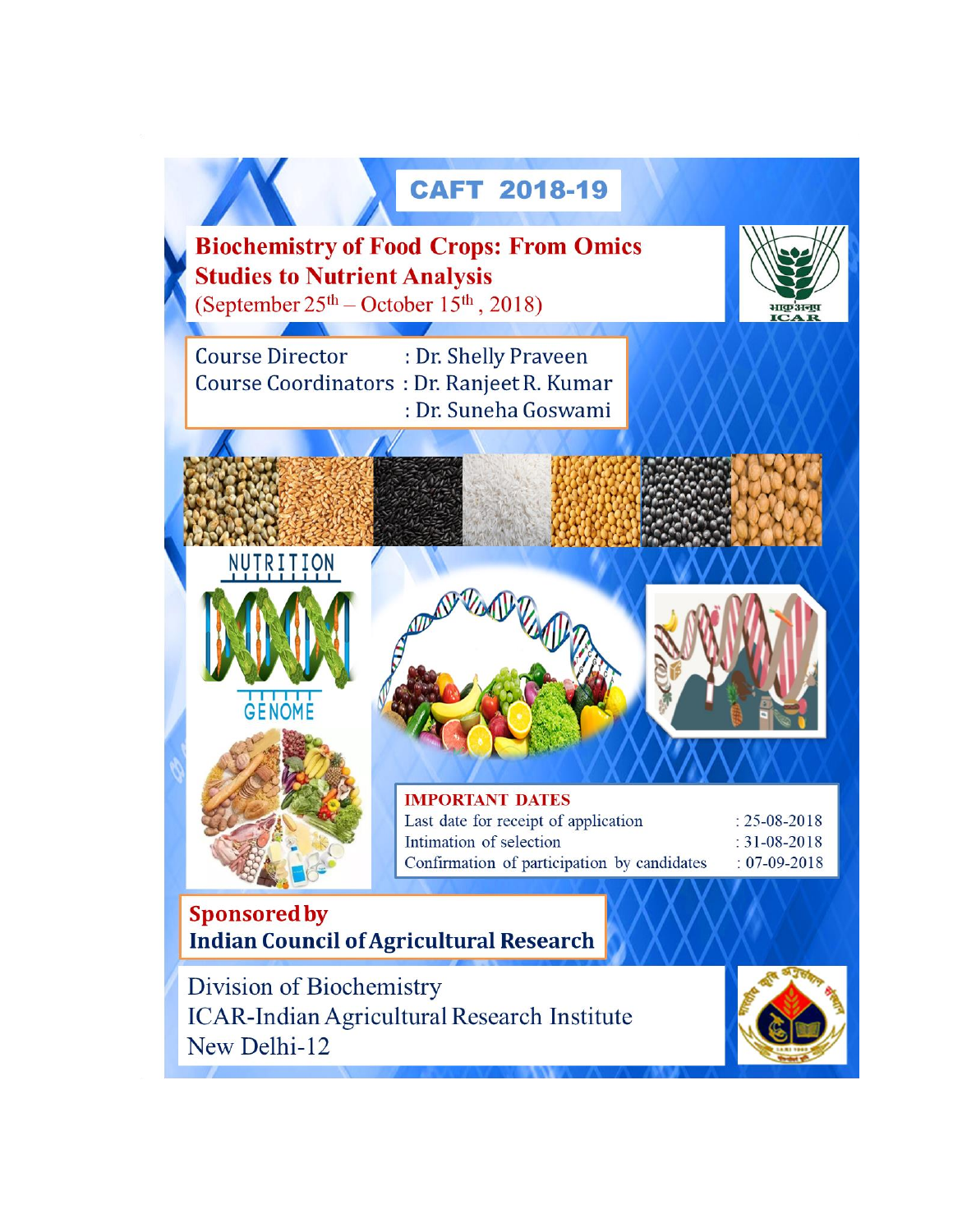The ICAR-Indian Agricultural Research Institute, New Delhi, invites applications from faculty members, and researchers of State Agricultural Universities/ICAR institutions under NARES system for a 21-day advanced training programme on, "**Biochemistry of Food Crops: From Omics studies to Nutrient analysis"** sponsored by the Indian Council of Agricultural Research, New Delhi, scheduled from **25th September to 15th October, 2018.**

### **About the Institute**

The Indian Agricultural Research Institute (IARI) is the country's premier institution for agricultural research, education and extension. It has been serving the cause of science and society with distinction through basic research, generation of appropriate technologies and development of human resources. Recognizing the importance of biochemical studies in crop research, the Division of Biochemistry was created in 1966 with major emphasis on plant biochemistry, molecular biology and nutrition. Since its inception, the Division has acquired the best research, teaching and training facilities, and take legitimate pride in being recognized as the only Centre of Advanced Faculty Training in Biochemistry in NARS by ICAR ever since 1995.

### **Introduction about the Training Programme**

A better nourished world is a healthier world. Yet, despite the significant steps the world has taken towards improving nutrition and associated health burdens over recent decades, this year's Global Nutrition Report shows that 2 billion people lack key micronutrients like iron and vitamin A, 155 million children's are stunted and 88% of countries face a serious burden of either two or three forms of malnutrition (childhood stunting, anemia in women of reproductive age and/or overweight in adult women). The current nutritional deficiency statistics claim that 842 million people around the globe are undernourished and close to 2 billion are suffering from "hidden hunger" due to inadequate intake of essential micronutrients. To leave no one behind, we must tackle this grave situation with integrated and holistic approach in order to achieve the global nutritional targets and catalyzing other developmental goals. There is a need to develop nutritionally enriched crop plants through breeding and genetic engineering approaches in order to feed the burgeoning population with high quality foods.

Characterizing the nutritional quality of the various food and horticultural crops is the first and foremost step towards this direction followed by elucidation of metabolic pathways involved in the biosynthesis and accumulation of nutritionally important phytonutrients and their further manipulation through genetic engineering. Omics approach has come in a big way to explore the various nutrient-associated genes/proteins in a high throughput manner in order to execute targeted nutrient based breeding for the development of nutrient-smart crops. To accomplish this herculean task, we required a trained human resource, which unfortunately is inadequate at present. Over the years, the faculty in the Division of Biochemistry, ICAR-IARI, New Delhi has acquired requisite expertise in this area and most of the infrastructure needed for this purpose has been put in place in the division. The current training programme has, therefore, been proposed with an objective to expose the teachers/researchers and scientists from ICAR and SAUs to these recent tools and techniques for their better understanding of food and nutritional security.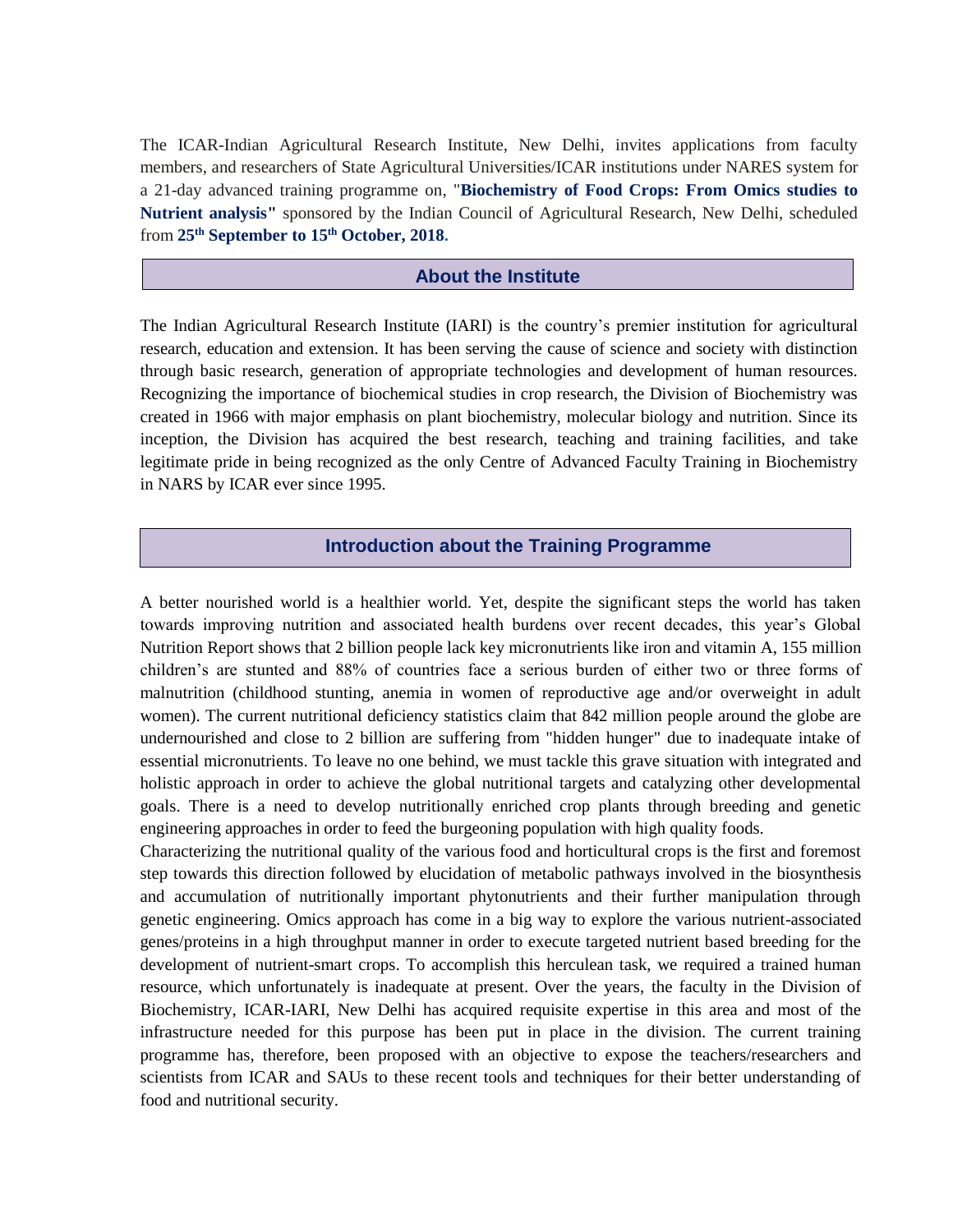# **Objective**

The major objective of the training programme is to provide hands-on-training to the young scientists, faculty and researchers on recent techniques and tools used for analysing the nutritional quality and enhancement of food crops. The training programme will focus on providing practical experience to the participants on the emerging biochemical/molecular biology tools, next-generation sequencing, gelbased and gel-free proteomics in addition to lectures by experts in the above mentioned areas, so as to enable them to use the techniques in their crop improvement research programmes.

# **Duration and Content of the Course**

The training programme, comprising of lectures and practicals relevant to the title of course has been planned for 21 days. The lectures/practicals pertaining to identification of novel genes/ proteins associated with nutrition, the effects of foods and food constituents on gene expression and highlighting the importance of important biomolecules/antioxidants and anti-nutritional factors will be delivered / conducted by experts from IARI and other premier institutes. Furthermore, participants will also be exposed to advanced genomics, proteomics and genome editing tools.

## **Eligibility**

- I. Master's Degree in Plant Biochemistry, Plant Molecular Biology & Biotechnology and related disciplines.
- II. The scientist must have 2 years working experience on biochemical/molecular biology techniques.
- III. Working not below the rank of Assistant Professor and equivalent in the above mentioned subject under Agricultural University / ICAR Institutes.

## **Mode of Application and Selection**

The scientists interested in participating CAFT course should apply through proper channel in the given proforma. The application from the candidates will be received online (ICAR mandate) using CBP vortal through<http://iasri.res.in/cbp> or under the link Capacity Building Programme at [http://icar.org.in.](http://icar.org.in/) After filling the online applications, take a printout of the application and get it approved by the competent authority of the organization and upload the scanned copy of application through CBP vortal on or before **25.08.2018**. However, an advance copy (*via* email) of the same may directly be sent to the course coordinators [\(ranjeetranjaniari@gmail.com;](mailto:ranjeetranjaniari@gmail.com) [suneha08@gmail.com\)](mailto:suneha08@gmail.com). Selection of participants will be from online applications. A total of 25 candidates will be selected for this course. The selection of the candidates will be done by a screening committee constituted for this purpose by the competent authority as per the ICAR guidelines. The list of selected candidates will be uploaded/displayed on the CBP vortal of ICAR on **31-08-2018**.The selected candidates will be informed individually also through E-mail. The participants are requested to keep in contact with the Director/Co-ordinators regarding their selection status.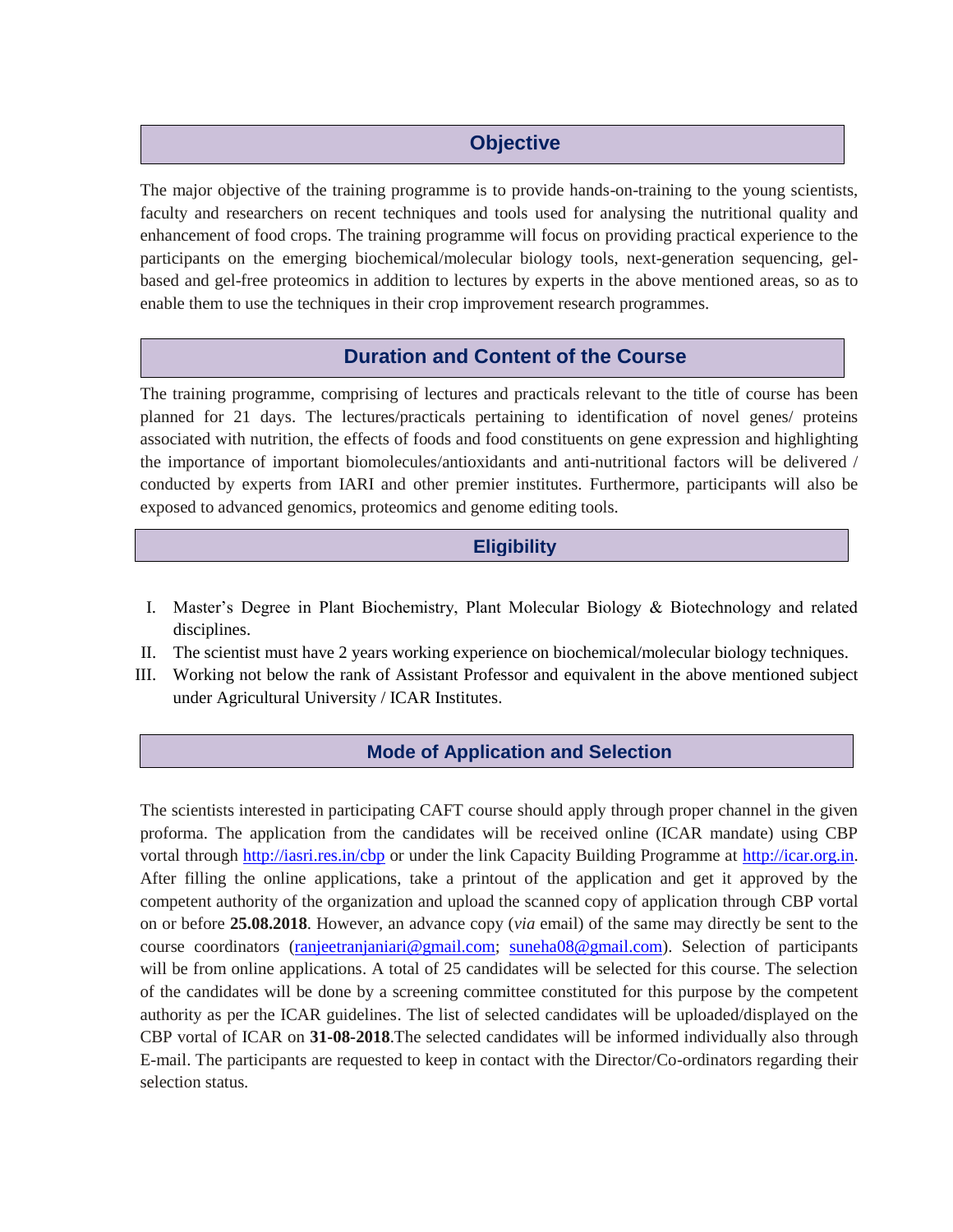### **TA/DA and Accommodation**

The participants will be provided to-and-fro fare restricted, however, to AC-II-Tier train fare by the shortest route or as per actual whichever is lesser. The reimbursement will be made as per the stipulated ICAR guidelines in this regard. Participants should produce a certificate that they have not been given TA/DA by their host institute (Head of the Department/Institute) and the training period should be considered 'On Duty' by the participant's parent institution. Boarding and lodging for the participants will be provided at the IARI guest house and the charges will be met by the training programme.

# **Contact Details**

### **COURSE DIRECTOR**

**Dr SHELLY PRAVEEN CAFT Director & Head Division of Biochemistry, ICAR-IARI New Delhi-12**

**[shellypraveen@hotmail.com](mailto:shellypraveen@hotmail.com) [shellypraveen@gmail.com](mailto:shellypraveen@gmail.com) [head\\_biochem@iari.res.in](mailto:head_biochem@iari.res.in) Mobile: 9868033132;Tel (O): 011-25842038**

### **COURSE COORDINATORS**

**Dr. RANJEET R. KUMAR Senior Scale Scientist Division of Biochemistry, ICAR-IARI New Delhi-12 [ranjeetranjaniari@gmail.com](mailto:ranjeetranjaniari@gmail.com) [ranjeet\\_biochem@iari.res.in](mailto:ranjeet_biochem@iari.res.in) Mobile : 8368958133**

**Dr. SUNEHA GOSWAMI Senior Scale Scientist Division of Biochemistry, ICAR-IARI New Delhi-12 [suneha08@gmail.com](mailto:suneha08@gmail.com) Mobile : 9654542796**